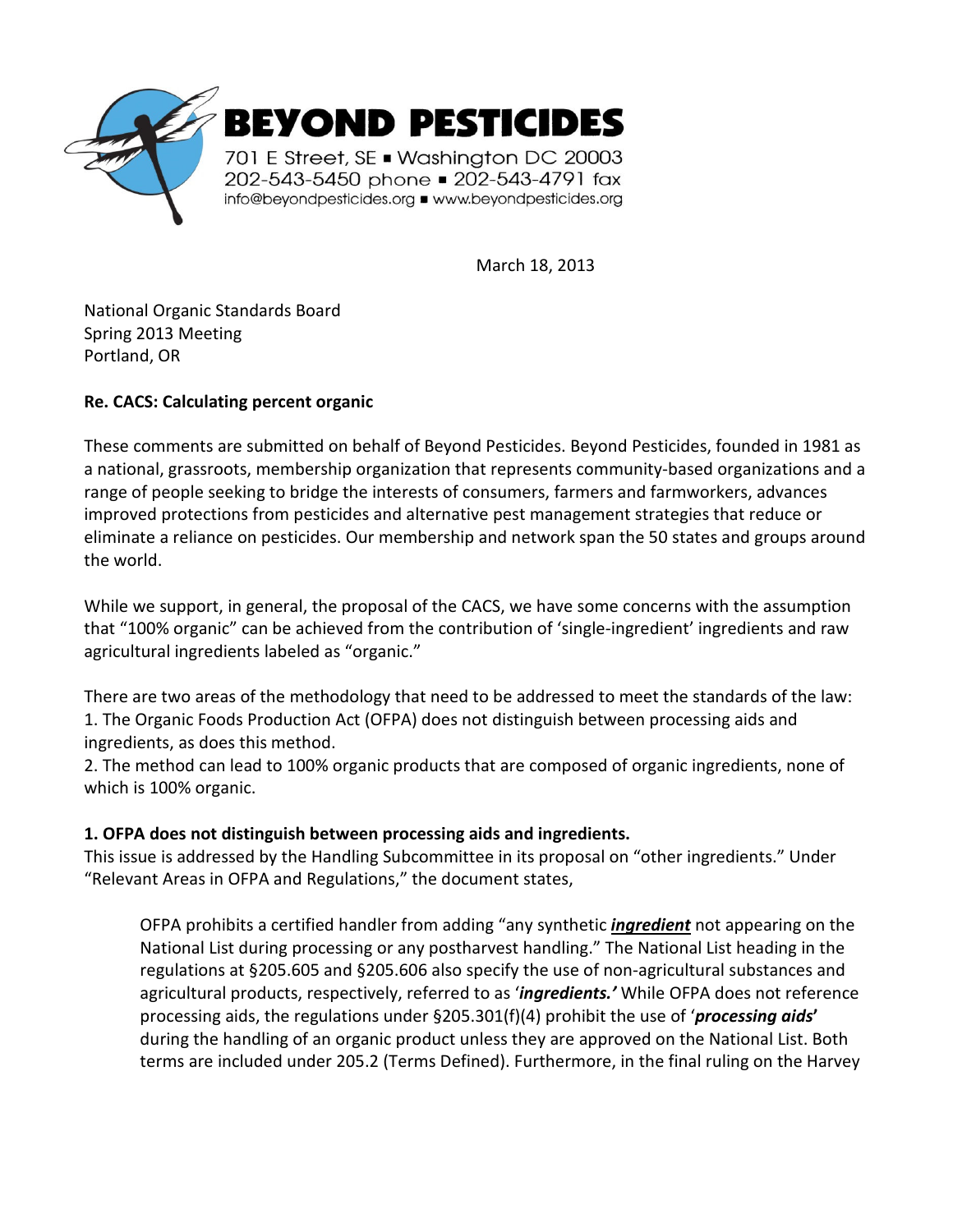II case (Nov. 2, 2006, the District Court of Maine<sup>1</sup>) the Courts determined that Congress did not distinguish between the general term "ingredients" and "processing aids," and authorized the use of synthetic substances, whether ingredients or processing aids, for the use in handling operations so long as they appear on the National List (Memorandum Decision on Motion to Enforce Judgment and Cross Motion for Relief from Judgment, U.S. District Court, District of Maine, Civil Docket 2:02cv216). [Emphasis in original.]

Are "ingredients" and "processing aids" distinguishable under OFPA? Apparently, the courts think not.

Furthermore, the definition of "processing aid" in §205.2<sup>2</sup> depends explicitly and implicitly on the substance being "present in the finished food in insignificant levels and does not have any technical or functional effect on that food." The Board does not have definitions for "insignificant" or "technical or functional effect." Thus, unless there is some sort of analysis, a default non-zero level of residue must be assumed. This assumed level may be very small for single-ingredient ingredients.

# **2. The method can lead to 100% organic products that are composed of organic ingredients, none of which is 100% organic.**

We understand that the proposal is focused on a uniform methodology for calculating a percentage, and not about the label "100% organic." However, the two issues are ultimately related, since once a calculation results in 100%, the product can be labeled "100% organic." Since raw agricultural ingredients and other single ingredients may, under the proposed scheme, be assumed to be 100% organic for the purpose of calculating the percentage organic in the final product, this may lead to an anomalous situation in which the product is calculated to be 100% organic, but none of the ingredients are actually 100% organic. Although the proposal distinguishes the organic label from the organic content for the purposes of calculation, it still would label a product "100 % organic" based on assumptions concerning "insignificant" residues of non-organic processing aids.

Prior to NOP implementation, the organic industry did not use a "100% organic" label and, to date, the label is not widely used in the marketplace, largely due to the requirement that all processing aids in a "100% product" must be from organic sources. We did not favor the establishment of the 100%

#### 2 **205.2. Terms Defined.** *Processing aid.*

1

<sup>&</sup>lt;sup>1</sup>OFPA does not refer to 'processing aids.' However, in the final ruling on the Harvey II case Nov. 2, 2006, the District Court of Maine ruled that the OFPA change of 2005 that allowed synthetic "ingredients" also allowed synthetic "processing aids" as long as they appear on the National List. The Court determined that Congress did not distinguish between the general term "ingredients" and "processing aids," and authorized the use of synthetic substances, whether ingredients or processing aids, for the use in handling operations so long as they appear on the National List (Memorandum Decision on Motion to Enforce Judgment and Cross Motion for Relief from Judgment, U.S. District Court, District of Maine, Civil Docket 2:02cv216). [Footnote in recommendation document.]

<sup>(1)</sup> Substance that is added to a food during the processing of such food but is removed in some manner from the food before it is packaged in its finished form;

<sup>(2)</sup> a substance that is added to a food during processing, is converted into constituents normally present in the food, and does not significantly increase the amount of the constituents naturally found in the food; and

<sup>(3)</sup> a substance that is added to a food for its technical or functional effect in the processing but is present in the finished food at insignificant levels and does not have any technical or functional effect in that food.